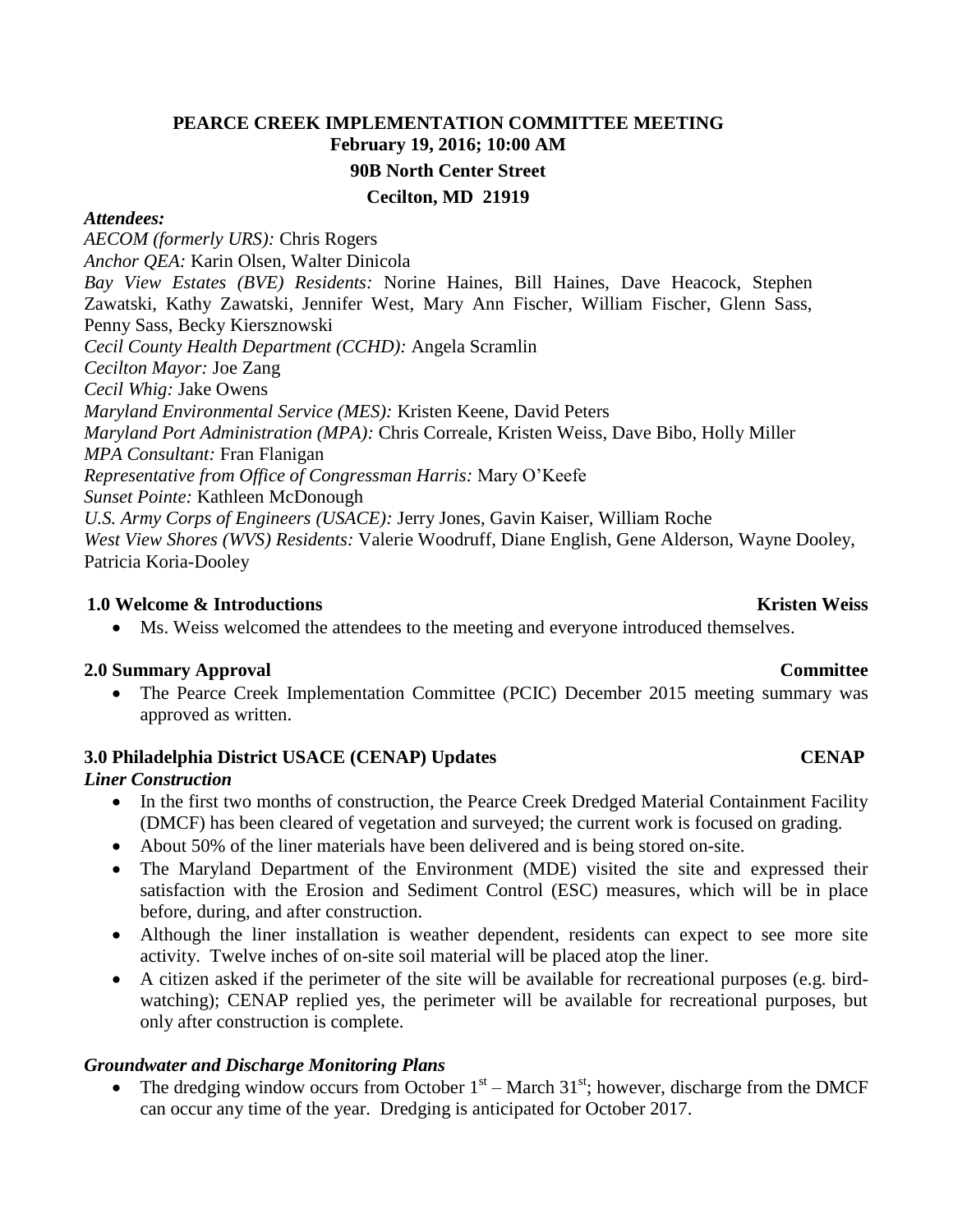- Discharge is restricted based on compliance with the Maryland state water quality standards. If the standards are not met; discharge must be stopped until the water quality criteria are in compliance.
- The Water Quality Certification (WQC) lists the constituents that will be monitored (i.e. pH, nutrients, etc.) and denotes that there will be monthly reporting requirements during discharge.
- The original location of discharge into the Elk River. That option was not economically feasible and the discharge waters will now enter the Pearce Creek drainage channel, move into the Pearce Creek Lake, and eventually the Elk River.
- The flow rate of discharge depends on the operational components of the spillway/sluice gate.
- The sediment from the navigation channels will also be tested and approved prior to dredging the material.
- The life expectancy of the Pearce Creek DMCF is currently unknown.
- Regarding dike raising to increase capacity, it is a possibility depending on the topography.
- The Pearce Creek DMCF has a two-foot freeboard requirement, and placement of material stops if the water level becomes too high
- CENAP is expected to submit the groundwater monitoring plan to MDE prior to October 2016.

## *Water Quality Certification (WQC) Renewal*

• Regarding the WQC renewal, the WQC expires March 31, 2016 and CENAP has submitted a 1year renewal/extension through MDE.

### *WQC Special Conditions*

- Ms. Weiss shared the Special Conditions listed in the WQC that specifically relate to the monitoring requirements associated with the Pearce Creek DMCF. CENAP is required to submit an annual report containing tabular results of the prior year's monitoring, including water level, maps, and trends.
- CENAP is working with MDE on the specifics of the discharge monitoring plan.

### **4.0 Drinking Water Line Planning Progress Chris Rogers and Mayor Joe Zang** *Water System Construction Updates*

- 
- The transmission main contract was awarded and the Notice to Proceed will be given in the next couple of weeks. The distribution main contract is currently out for bid. The project completion time for the transmission and distribution mains has been estimated at 12 months.
- Once the transmission and distribution mains are nearing substantial completion, AECOM will begin the on-lot work.
- The transmission main carries the water to the communities, and the distribution main consists of the pipes throughout the communities.
- An addendum, regarding concerns of possible road damage that could be caused during the construction process, has been added to the bid documents for the distribution main project.
- The addendum includes more comprehensive and detailed road restoration specifications.
- The new bid is estimated to cost an additional \$345,000, which has been approved by the Maryland Port Administration (MPA). The contractor will have a one-year road warranty.
- A community-wide presentation regarding what to expect during the on-lot construction will be given in a few months. The on-lot work is expected to be completed in two years.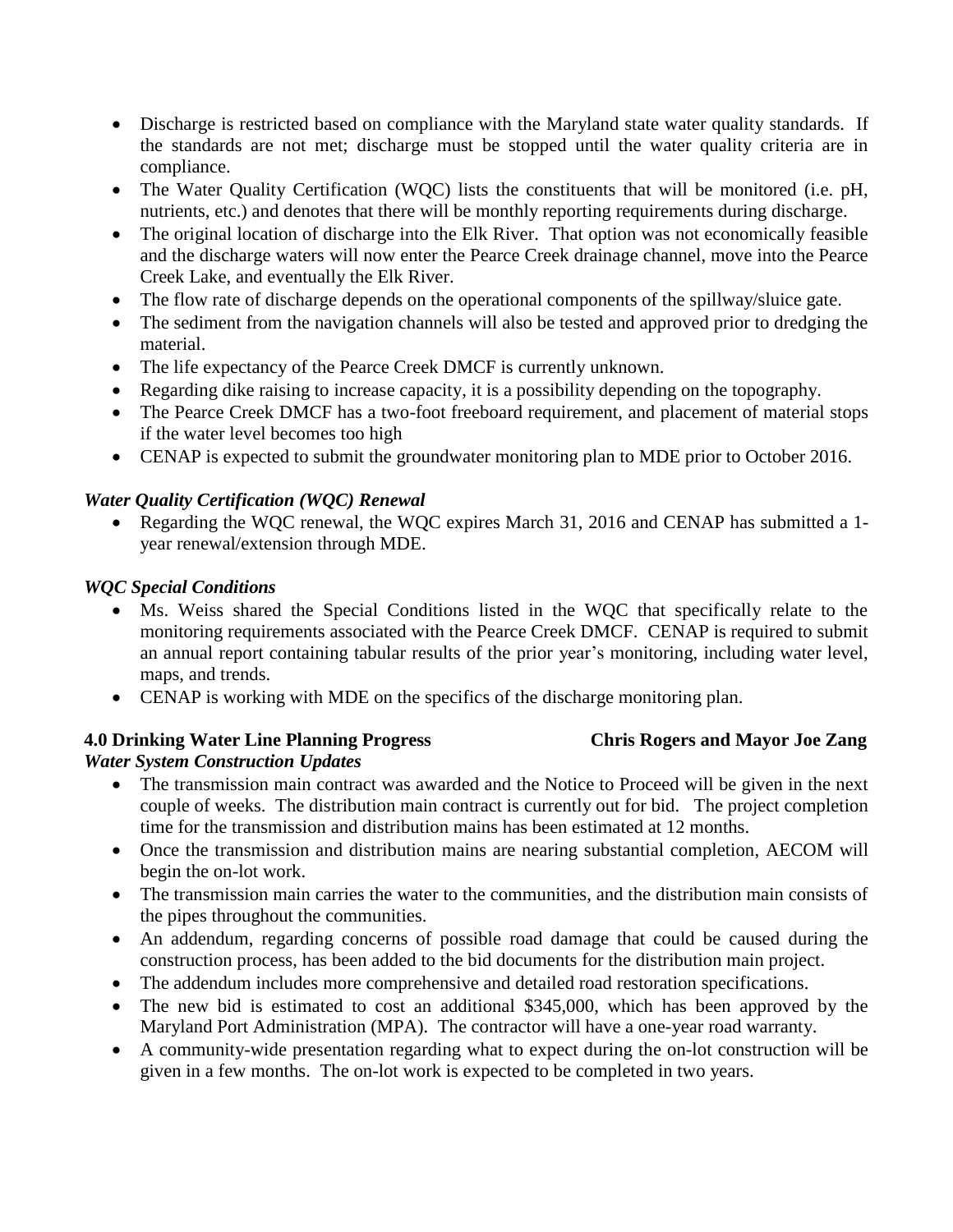As each lot is connected to the system, there will be immediate access to the potable water, and each potable water well on those lots will be abandoned accordingly. All lots on record will have a connection stub installed, including the vacant lots.

### **5.0 MPA Update** Kristen Weiss and Karin Olsen

### *Pearce Creek Exterior Monitoring Results*

- MPA is overseeing the exterior monitoring, which they have voluntarily committed to; the exterior monitoring is not required by MDE.
- The first round of exterior monitoring (baseline sampling) has been completed by Anchor QEA, a consultant firm hired by MPA and Maryland Environmental Service (MES), and the results are available. Three more rounds of baseline sampling are currently scheduled (spring 2016, fall 2016 and spring 2017).
- The samples are focused on the waters and aquatic environment surrounding the Pearce Creek DMCF in an effort to establish baseline environmental conditions and identify trends over time.
- The testing program included surface water quality, sediment chemistry, bioassay sediment testing, and a benthic community evaluation.
- The Pearce Creek DMCF exterior monitoring program contains seven sample locations downstream of the discharge location in Pearce Creek Lake, and one reference location upstream. Elk River contains two sample locations, one being near the discharge location from Pearce Creek Lake, and the other upriver.
- The length of testing will be assessed via adaptive management and based on coordination with MPA and MES.
- The surface water chemical testing results were compared to the US Environmental Protection Agency's (EPA) and Maryland acute (short-term effect) and chronic (long-term effect) water quality criteria.
- The Pearce Creek Lake is freshwater (0-0.5 parts per thousand (ppt) salinity) and the Elk River is ogliohaline (0.5-5 ppt salinity). Concerns were expressed regarding the salinity of the lake changing due to discharge, and as well as concerns regarding the Pearce Creek Lake feeding the Magothy aquifer.
- Turbidity results were variable throughout Pearce Creek Lake due to shore erosion and algae, while Elk River has lower results due to deeper waters, higher flows, etc.
- Chemical testing results for Pearce Creek Lake were positive. Only one metal (zinc) exceeded the water quality criteria at one location; none of the Elk River samples exceeded water quality criteria.
- The sediment testing includes three components: physical characterization, chemical testing, and benthic bioassays. The sediment testing results were compared against a threshold effect concentration (TEC) and a probable effect concentration (PEC).
- If the results are lower than a TEC, no effects are expected on aquatic organisms; if the results are between the TEC and PEC, there is a potential for an effect on an aquatic organism; if the results are above the PEC, there is a probable effect on an aquatic organism.
- Probable effect does not necessarily indicate mortality, but could involve a different type of effect such as a behavioral effect or slowed growth.
- The sediments of the Pearce Creek Lake were composed of silts and clays, the Elk River monitoring location was sandy, and the Elk River reference location was silty with a significant amount of shell material.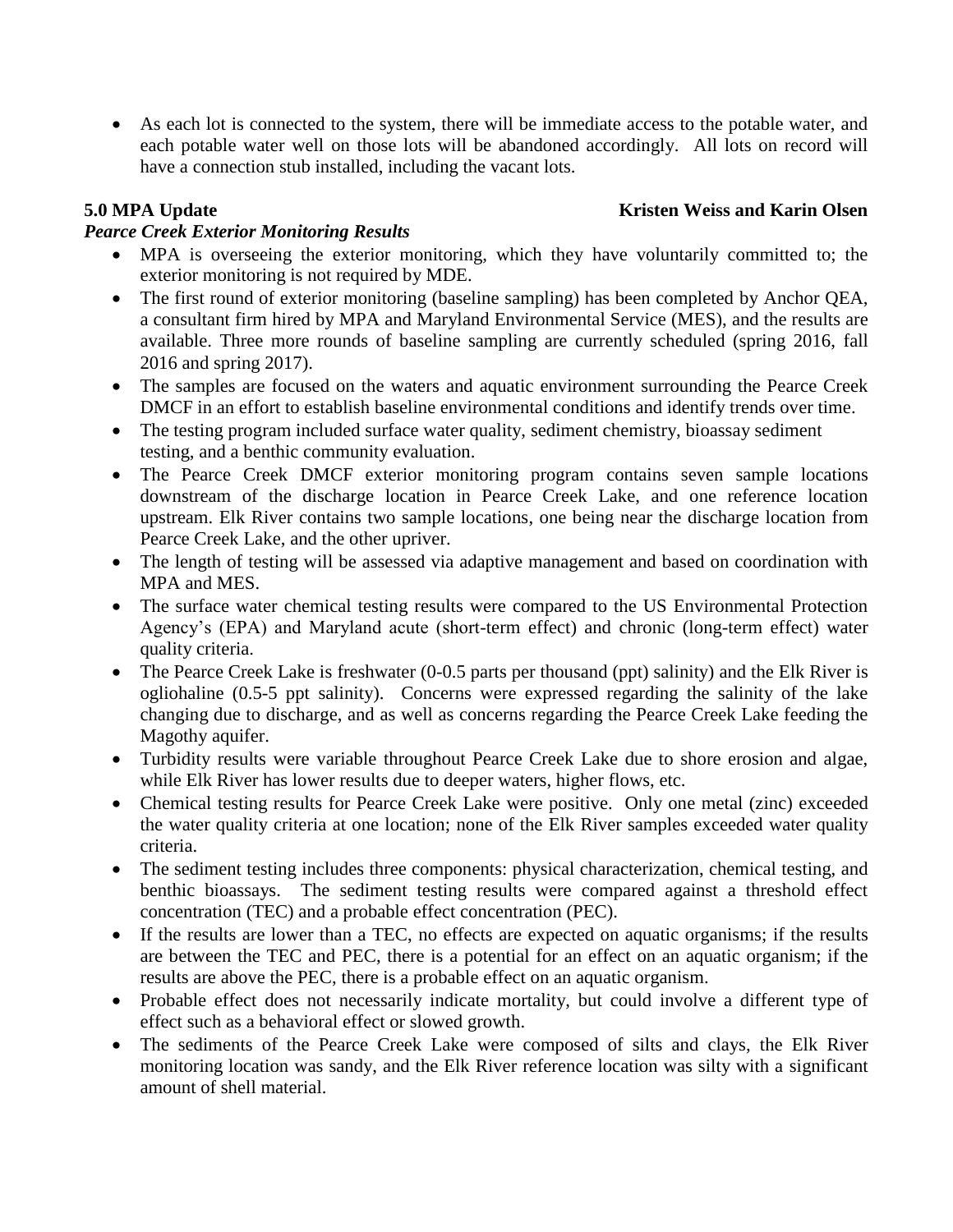- The nutrient and metal concentrations were found to be variable at all of the locations.
- Regarding the chemical screening, there were five metals at the Pearce Creek Lake monitoring locations which fell between the TEC and PEC, and nickel slightly exceeded the PEC. The nickel concentrations observed at Pearce Creek Lake are consistent with other nickel concentrations throughout the Chesapeake Bay due to the natural geology of the region.
- For the Pearce Creek Lake reference location, two metals were found between the TEC and PEC, and again nickel exceeded the PEC.
- Six metals were detected between the TEC and PEC at the Elk River monitoring location, and two metals were detected between the TEC and PEC at the Elk River reference location. None of the metals exceeded the PEC at either location in the Elk River. The group was reminded that metals are naturally occurring in the environment.
- The benthic bioassay testing was conducted using laboratory-raised *Hyallela azteca.* The organisms were measured for survival and growth after 10 days. High survival rates were observed for both the Pearce Creek Lake and Elk River sediments.
- The benthic community assessment involved 12 different metrics that are calculated for each location. Several of the metrics are combined to generate a value called the Chesapeake Bay Benthic Index of Biotic Integrity (B-IBI). The assessment allows for a direct comparison between sites throughout the Bay. Abundance, diversity, and species composition are identified and assessed to determine the health of the benthic community. Based on the results, locations are classified as Meets Restoration Goal, Marginal, Degraded, and Severely Degraded.
- Six of the Pearce Creek Lake sample locations, as well as the reference location, met the Chesapeake Bay restoration goal. One Pearce Creek Lake sample location was classified as Severely Degraded (PCL-07), which was determined by low abundance of organisms.
- The Elk River reference site was classified as Severely Degraded due to an overabundance of one species, and the Elk River monitoring location was classified as Marginal.

# *Elected Official Outreach*

- The Executive Director of the MPA, Jim White, is currently at the Eastern Shore Delegation in Annapolis and will be providing a briefing on the Pearce Creek project.
- The Dredged Material Management Program (DMMP) consists of an Executive Committee; the Maryland Department of Transportation Secretary serves as a co-chair with the Secretary of the Department of Natural Resources. Other members of the Executive Committee include the Secretary of MDE, US Army Corps of Engineers Colonels, a representative of the Chesapeake Bay Foundation, and Fran Taylor who represents the Citizens Advisory Committee.
- The DMMP Executive Committee receives quarterly briefings on the Pearce Creek project, and all of the other dredging projects for the State of Maryland.
- Citizens are encouraged to attend the Annual DMMP meeting, which is open to the public.

### *Community Outreach*

- MPA was very encouraged by the turnout to the community meeting held on January  $30<sup>th</sup>$ . The narrated PowerPoint presentation, which was given by AECOM, will be posted on the Pearce Creek outreach website [\(www.pearcecreekoutreach.com\)](http://www.pearcecreekoutreach.com/).
- Every resident of record will be receiving their plot plan in the mail with notes regarding the initial survey and the questionnaire that was completed at the time of the survey.
- Another community informational meeting regarding what to expect during the on-lot work is being scheduled for the fall with AECOM.